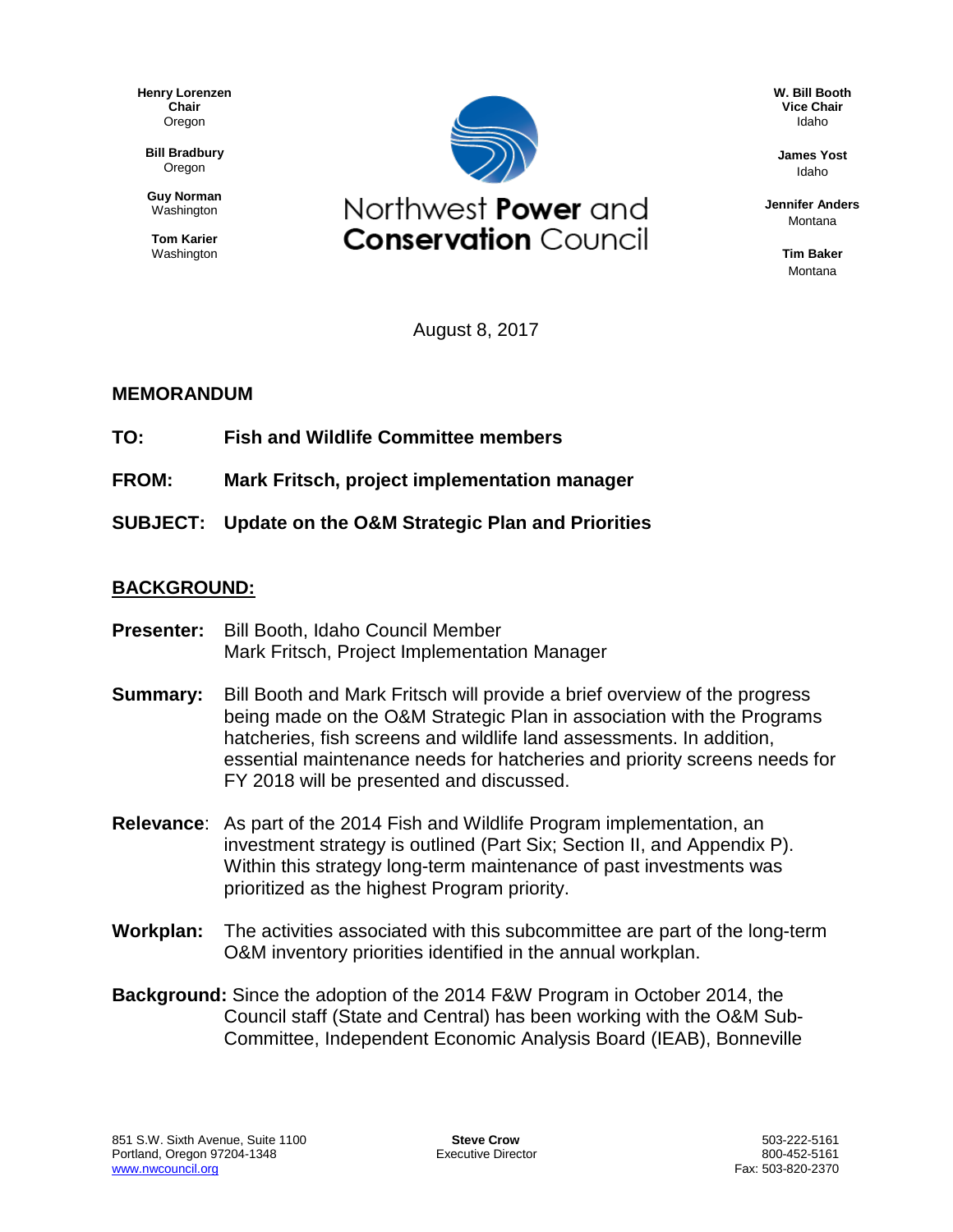staff, Fish Screening Oversight Committee (FSOC), Fish and Wildlife managers, HDR Engineering Inc., and QW Consulting to develop a longterm O&M strategic plan to ensure the longevity and integrity of the Programs past investments. Bonneville is currently assessing the lands associated with the direct Program and we hope to link this assessment with the ongoing Wildlife review.

Hatchery site visits have occurred for the Programs 14 hatcheries by HDR and Bonneville engineers. Two hatcheries (programs) will be assessed by McMillen in the near future to refine the hatchery visit assessments done by Bonneville.

Mission critical elements for the Program hatcheries was a great success and the majority of the needs have been addressed either through the cost savings workgroup or accord funds. In an effort to prioritize the next category of hatchery needs (i.e., "Essential Maintenance/Improvements") in FY2018 the subcommittee requested the managers to assist in prioritizing these items for their particular hatchery.

To initiate action regarding the needs of the Programs fish screens the subcommittee requested priority needs that are shovel ready in FY2018 also be provided by the end of July.

The O&M Subcommittee is meeting on August 14<sup>th</sup>. From this meeting it is hoped that the hatcheries "essential maintenance needs" and screen priorities needs for FY 2018 can be provided and reviewed with the Fish and Wildlife Committee on the 15<sup>th</sup>. It is the intent that these needs can be presented and addressed through the cost savings workgroup.

## **More Info:**

- [2014 F&W Program](http://www.nwcouncil.org/media/7148391/2014-12.docx) (Part Six, Section II, page 114; and Appendix P, Maintenance of Fish and Wildlife Program Investments, page 199).
- <http://www.nwcouncil.org/media/7148580/f8.pdf> December 2014 Fish and Wildlife Committee packet memo regarding *O&M longterm funding strategy framework.*
- <http://www.nwcouncil.org/media/7148646/f2.pdf> January 2015 Fish and Wildlife Committee packet memo regarding *Update on O&M regional process letter.*
- <http://www.nwcouncil.org/media/7148795/f4.pdf> February 2015 Fish and Wildlife Committee packet memo regarding *Update on O&M regional process letter.*
- <http://www.nwcouncil.org/media/7149318/033115councilomupdate.pdf> - April 2015 Council meeting packet memo regarding *Update on O&M Strategic Plan*.